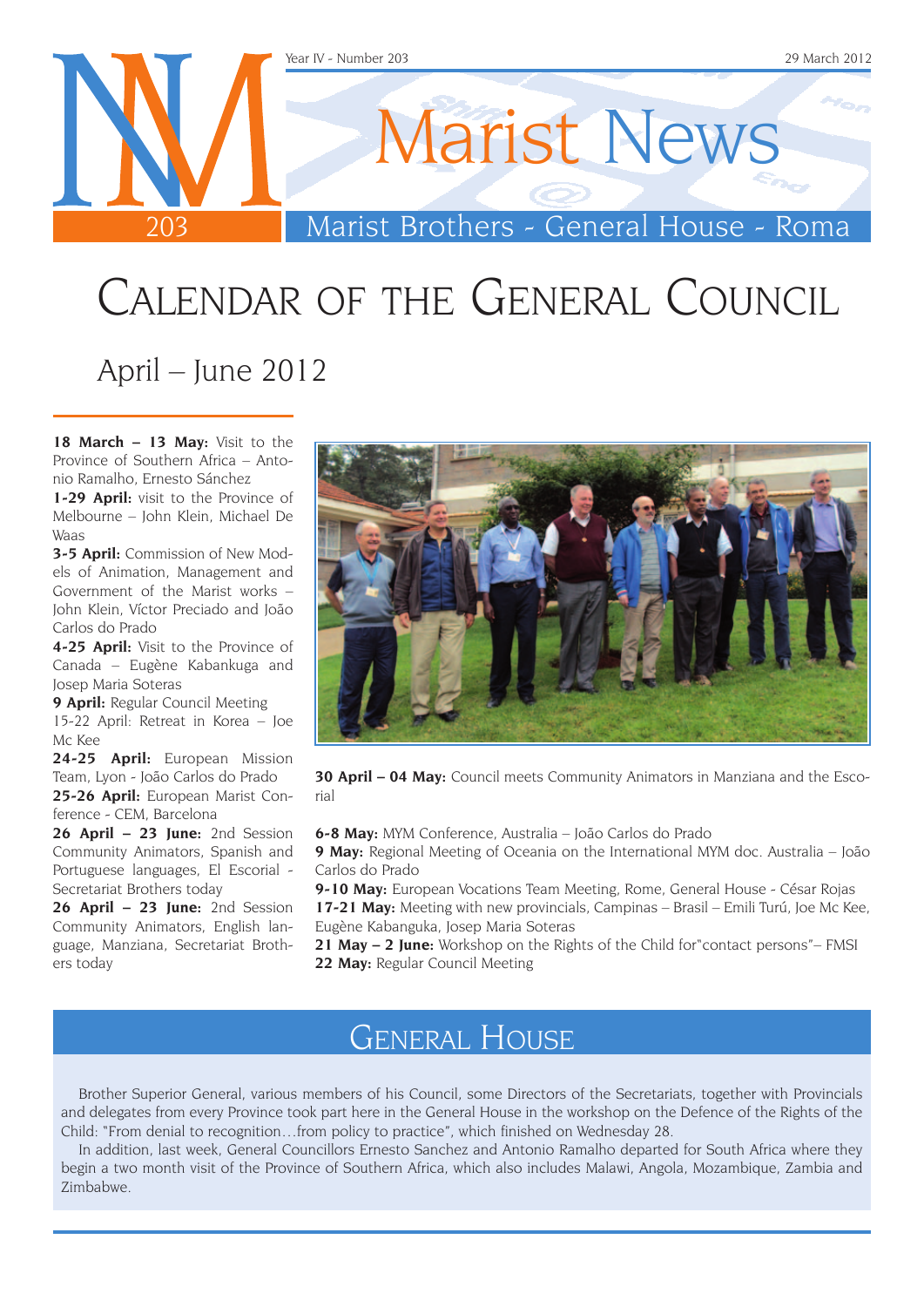**23-26 May:** Enlarged General Council, Cono Sur y Brasil, Campinas - Brasil **29 May – 6 June:** Enlarged Secretariat of the Laity, Canada - Javier Espinosa **31 May – 7 June:** Session Community Animators (both groups), L'Hermitage - Secretariat Brothers today

**31 May – 1 June:** General Conference Commission: Joe Mc Kee, Ernesto Sánchez, Michael De Waas, Emili Turú, Óscar Martín Vicario

**1-30 June:** Plenary Session, Rome

**7-9 June:** Visit to the community of the General House – Josep Maria Soteras, Eugène Kabanguka, Michael De Waas and Emili Turú

**7-9 June:** Leadership programme - Antonio Ramalho, Ernesto Sánchez, Joe Mc Kee, John Klein

**16-19 June:** Meeting of Secretariats **18-22 June:** International Patrimony Commission – Eugène Kabanguka, César Rojas

**21-24 June:** Provincial Chapter United States

25-29 June: Commission for International Marist Mission Assembly - João Carlos do Prado, Javier Espinosa, César Rojas

### community animators

#### El Escorial - 05 - 16 March 2012

The days spent at El Escorial have been for us a time of Marist Spiritual Patrimony. First of all, a two day workshop animated by Br Patricio, a member of the group; then an experience of pilgrimage to the Marist Places he days spent at El Escorial have been for us a time of Marist Spiritual Patrimony. First of all, a two day workshop animated by Br Patricio, a member of the around the Hermitage, in the company of the group of Community Animators from Manziana, near Rome.

The aim of the workshop was to allow us to discover, or rediscover, some features of the Marist charism. To do this, we made use especially of the 70 letters The Founder wrote to the Brothers, the original Marist legislation, and resolutions and other writings of the Founder's time.

The workshop also envisaged offering us the possibility of coming to know the Places of Encounter with Marcellin Champagnat and a simple method of pursuing interiorisation and discernment at the sources of the charism.

It was a period of intense work around eight questions relative to a concept of charism based on three complementary aspects: mission, spirituality and community. The final synthesis reflected a Marcellin face alive, attractive, full of tenderness, patience, and assurance. A Champagnat Father and Mother, face of Mary, in whom he trusted completely and to whom he always had recourse. Thus we prepared our hearts for the pilgrimage we undertook on Wednesday 7, in the direction of Lyon.

The first important moment was waiting for the group from Manziana and the meeting with these English-speaking Brothers. The welcome, the journey, and the arrival at the Hermitage were an interesting experience: were we in 'Babel' or 'the Cénacle'? The testimony shared by Br Justin reassured us, for we had made majority choice of living the experience as a Cenacle, around Mary, and with the power of the Spirit. Justin underlined the effort we had agreed on to speak and understand the language of the other, in all senses of the term.

Our international community took shape gradually: the 30 coming from Manziana and the Escorial, plus the 8 Brothers and Colette, of the host community of the Hermitage, Renée, a Mexican lay man who had animated a workshop at the house, The Marist chaplain at the Hermitage and two Brothers of the General Administration: Eugène Kabanguka, C.G. and César Rojas. Many languages and nationalities, as many ways of incarnating a charism, of numerous gifts and limitations. Most of the Brothers knew the Hermitage already.

We made an 'exterior' pilgrimage: visit of the house and its surroundings, guided by the local community. At this stage, we were invited to look for the treasure of our roots in this house, a treasure we then shared at the eucharist, the table and during recreation.

Marlhes and le Rosey marked a second step of our tour. The walk from the parish to le Rosey, through a snowy countryside, helped us become aware of the way travelled by Marcellin and his family so often and in all weather. Here he spent 16 years of his life; here his personality was forged. After the eucharist and the meal, a video helped understand this stage of his life. The Manziana group animated this moment when we were invited to share our family backgrounds. Return via Saint-Sauveur-en-Rue where Marcellin did his preparation for the seminary; the Bourg-Argental, which recalled the visit made by Marcellin and Br Stanislas to the sick Br Jean-Baptiste. From there we climbed to the Donnet house, now in ruins, but which was without doubt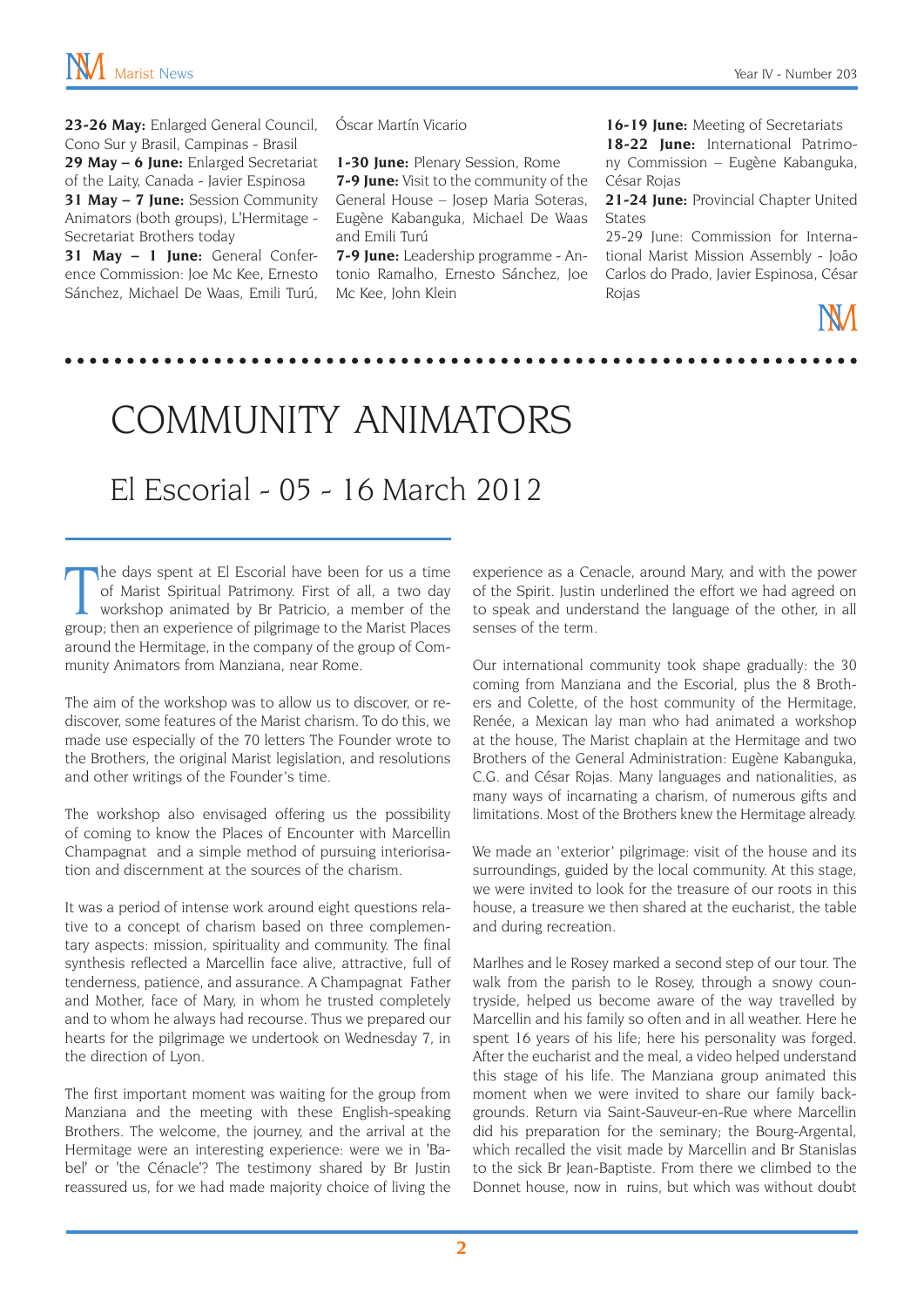light-filled and welcoming that night, in the middle of the snowstorm... The Memorare came from our hearts... Our day's experience conscluded on the site of Marcellin's meeting with the young Montagne: Les Palais du Bessat. We thought of our 'Montagnes' of today.

A day at home allowed us to open ourselves to the reality of our first Brothers, aided by Br Alain Delorme. We were able to see the charism under construction, with living stones, in a collective enterprise encouraged by our Founder, but inspired by the Spirit of God and sustained by the hand of Mary. Apart from Br Alain's presentation, a work in languages on the features of Champagnat which we discovered in the testimony of Br Laurent, helped us interiorize this stage of our journey.

Our pilgrimage continued in climbing up to Maisonnettes and La Valla. After a group sharing in the house of Br François, we walked

we paid a quick visit to the office FMSI shares with another organisation. The end of the visit was marked by a tour of the historic centre of the city and around the famous lake.

Next day, Br André Lanfrey introduced us to the vast world of the Society of Mary. He helped understand the long and slow road travelled by our congregation – within the Society of Mary – to mature, and the founding intuition and concrete response given, at the time. This is not without instruction for us with regard to the road we are in train of travelling today, in thinking about the renewal of the charism in our Institute. Early in the afternoon, we made a pilgrimage to la Neylière, in its time mother house of the Marist Fathers, and the place where Fr Colin drew up the Rule and spent the last years of his earthly life. We also visited the museums of the Fathers and the museum of Oceania. We celebrated the eucharist near Fr Colin's tomb. On the return, we stopped at Valfleury, place of pilgrimage for Br François and for Mar-

cellin...

to La Valla, in the footsteps of Marcellin and the first Brothers, who longed so ardently to make Jesus Christ known and loved by the country people. At La Valla, a warm welcome at the place of foundation from the local community. Celebration around the same table that Mar-



The high point of our pilgrimage was Fourvière, Marial sanctuary of the Church of Lyon and France, and place of the promise of the Society of Mary. We celebrated the eucharist there and toured the different places of Marist and cultural interest,

cellin and his Brothers had made for us. Then, the shared meal and a walk to N.D. de Pitié, where we pressed Mary for Marist vocations for today – brothers and lay people. We had an affectionate thought for the young men in our houses of formation or for those in search. At the foot of the Croix Rousse, we turned our eyes towards our current missions and prayed that the Lord would bless them.

On Monday we were invited to consider the incarnation of our charism from another perspective. We travelled to Geneva in Switzerland to learn about a current project of incarnation of the Marist mission: FMSI and its office, near the UNO, so as to be present, at the world level, in efforts of promoting and defending the rights of children and adolescents. The local community welcomed us; we had a meal with the Brothers, who explained their activities; then a guided visit of the UNO. We discovered a complex world of international forums working for the promotion and defense of human rights, as well as for development and progress. Mercedès, our guide, accompanied us and helped us to see the two sides of the coin. On leaving the place,

among them the cathedral where Marcellin was ordained; near this is the Episcopal place he had to visit often enough... We were also taken by the Saint Nizier Orphanage, where Marcellin and the first Brothers took charge of a home for orphans...

The experience –pilgrimage ended with a morning retreat, Marial prayer at noon, around the graves of our first Brothers, and group sharing to help us reread the experience of these days and project it on to our places of life and et mission. Before the final eucharist, each had the opportunity to express what he had in his heart. The celebration allowed us to give thanks and offer ourselves, with the sacrifice of Christ. It was near the relics of Champagnat that we received the final benediction.

And there is what concerns the exterior... But each of us also lived an interior pilgrimage..., proceedings and connections woven together, like a net of the Spirit which catches all sorts of fish, or the journeying of Mary, inviting us to go in haste.